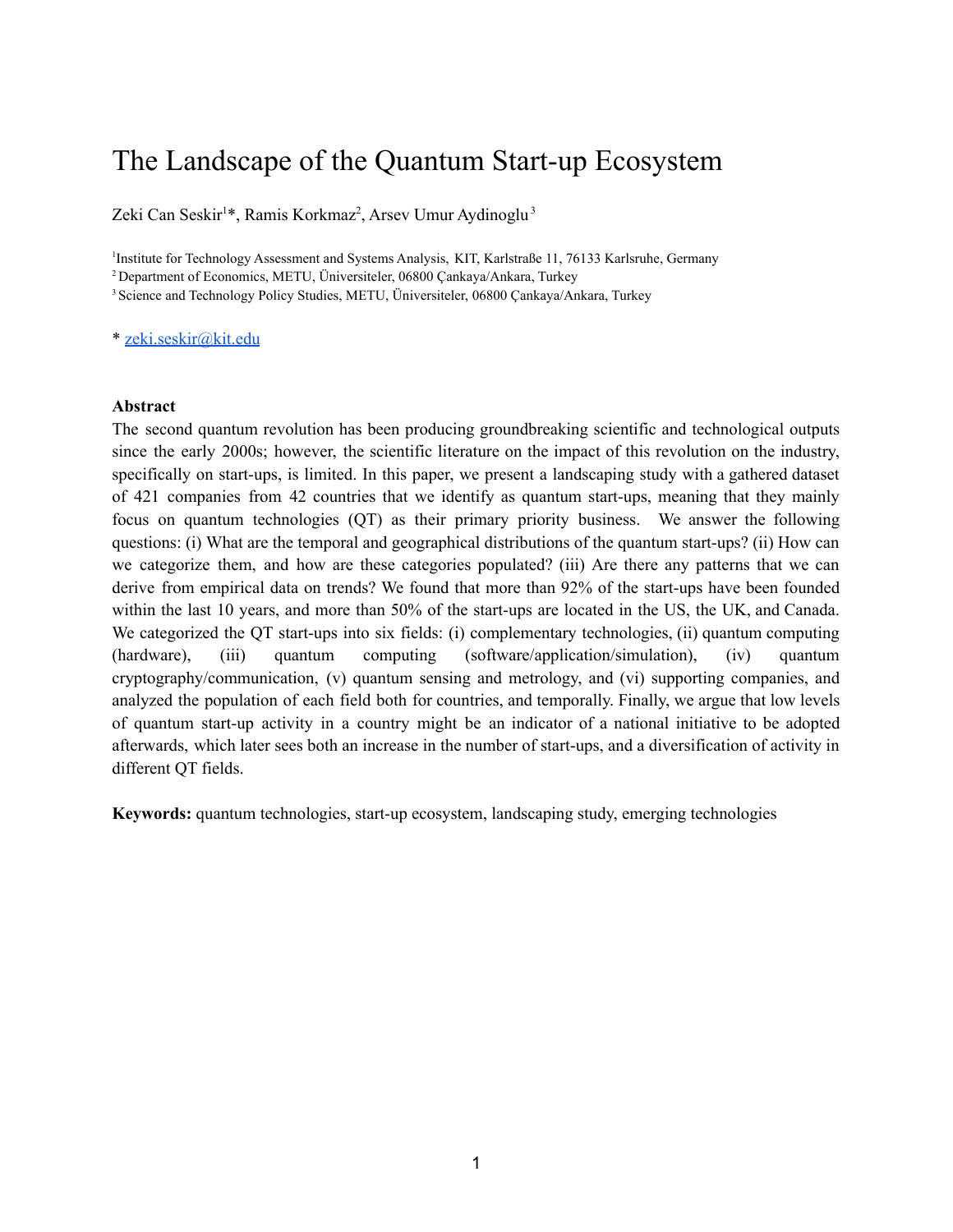#### **Introduction**

For over the last two decades, the second quantum revolution [\(1\)](https://www.zotero.org/google-docs/?Ffsu4t) has been ongoing with increasing global interest. Since the early 2010s, many of the large economies such as the UK [\(2\)](https://www.zotero.org/google-docs/?CZeDDM), the US [\(3\),](https://www.zotero.org/google-docs/?15q9NV) France [\(4\),](https://www.zotero.org/google-docs/?n9rnZW) Germany [\(5\)](https://www.zotero.org/google-docs/?qbpo9k), Russia [\(6\)](https://www.zotero.org/google-docs/?UTghha), India [\(7\)](https://www.zotero.org/google-docs/?vzCEzH), and China [\(8\)](https://www.zotero.org/google-docs/?cJb7Qd) initiated national programs to support the development of quantum technologies (QT). In addition to the national programs, regional initiatives such as the EU Quantum Flagship [\(9\),](https://www.zotero.org/google-docs/?X9eNkZ) and international collaboration within greater contexts, such as the promise of increased collaboration on QT under AUKUS [\(10\)](https://www.zotero.org/google-docs/?UIgp7N), have been happening in the last few years. These are being accompanied by a sharp increase in both the number of academic publications [\(11\)](https://www.zotero.org/google-docs/?TUaces), the number of patents granted [\(12\)](https://www.zotero.org/google-docs/?7JdfYA), and overall investments [\(13\)](https://www.zotero.org/google-docs/?0xvi6l), which led to an increased amount of private funding in a period some refer to as the 'quantum gold rush' [\(14\).](https://www.zotero.org/google-docs/?yzV2u0) The expected public investment to QT within the next five to ten years is more than 20 billion euros [\(15\).](https://www.zotero.org/google-docs/?RrO3vE) In just a decade, QT became a contender for being the 'next big thing' from a topic discussed mainly in physics conferences.

All these activities are also accompanied by an increase in the number of start-ups being founded, and an ecosystem rapidly growing. Some aspects of the QT ecosystem in general have been studied in the literature, such as the skills and knowledge needed for the required new workforce [\(16\)](https://www.zotero.org/google-docs/?BOewyV), and the temporal consultancy work within the growing QT market [\(17\)](https://www.zotero.org/google-docs/?V1Zolj). Furthermore, there are many studies focusing on applications of QT and its subfields, such as industry [\(18\)](https://www.zotero.org/google-docs/?cCTJwN) and commercial [\(19\)](https://www.zotero.org/google-docs/?CD321P) applications of quantum computing, quantum computing for finance [\(20,21\),](https://www.zotero.org/google-docs/?3iofFV) chemistry [\(22\)](https://www.zotero.org/google-docs/?QzZfol), and so on. Similarly, there are many studies on sectoral applications of QT like for space [\(23\),](https://www.zotero.org/google-docs/?4UJl15) telecommunications [\(24\),](https://www.zotero.org/google-docs/?eL9mK7) and military [\(25\).](https://www.zotero.org/google-docs/?iOL6fC) However, a study on the emerging landscape of the quantum start-up ecosystem has been missing in the literature.

In this paper, we aim to answer several essential questions regarding the evolution and properties of this emerging landscape:

- (1) What are the temporal and geographical distributions of the quantum start-ups?
- (2) How can quantum start-ups be categorized, and how are these categories populated?
- (3) What type of patterns can be derived from empirical data on trends?

## **Methods**

In this section, we provide information on how the dataset of quantum start-up companies were compiled, how they were categorized under six subfields, and the limitations of our methods.

## *Dataset*

The dataset utilized in this study was created in years between September 2017 and March 2022 with gradual additions to the list of start-ups. We mainly used publicly available resources such as websites, LinkedIn profiles, targeted Crunchbase searches [\(26\)](https://www.zotero.org/google-docs/?oQiNbe), and other databases. There were several ordered lists of companies that we utilized as resources, such as the lists in at Understanding Quantum Technologies document by Olivier Ezratty [\(27\)](https://www.zotero.org/google-docs/?iiwReR), the Private/Startup Companies section of the Quantum Computing Report website [\(28\)](https://www.zotero.org/google-docs/?DJ8rgf), The Quantum Insider platform [\(29\)](https://www.zotero.org/google-docs/?ba3TRE), QIS Data Portal [\(30\),](https://www.zotero.org/google-docs/?9zBd2U) and several consortium member lists such as Quantum Industry Canada [\(31\)](https://www.zotero.org/google-docs/?uEYWTH)**,** The Quantum Economic Development Consortium (QED-C) [\(32\),](https://www.zotero.org/google-docs/?nusNam) European Quantum Industry Consortium (QuIC) [\(33\),](https://www.zotero.org/google-docs/?PLVKmC) UKQuantum [\(34\),](https://www.zotero.org/google-docs/?Fo64gi) Quantum Technologies Development Consortium in Israel [\(35\)](https://www.zotero.org/google-docs/?WwGYwr), Quantum Technology and Application Consortium (QUTAC) in Germany [\(36\),](https://www.zotero.org/google-docs/?Bs0DGL) MSU Quantum Technology Centre in Russia [\(37\),](https://www.zotero.org/google-docs/?ZuJztm) Quantum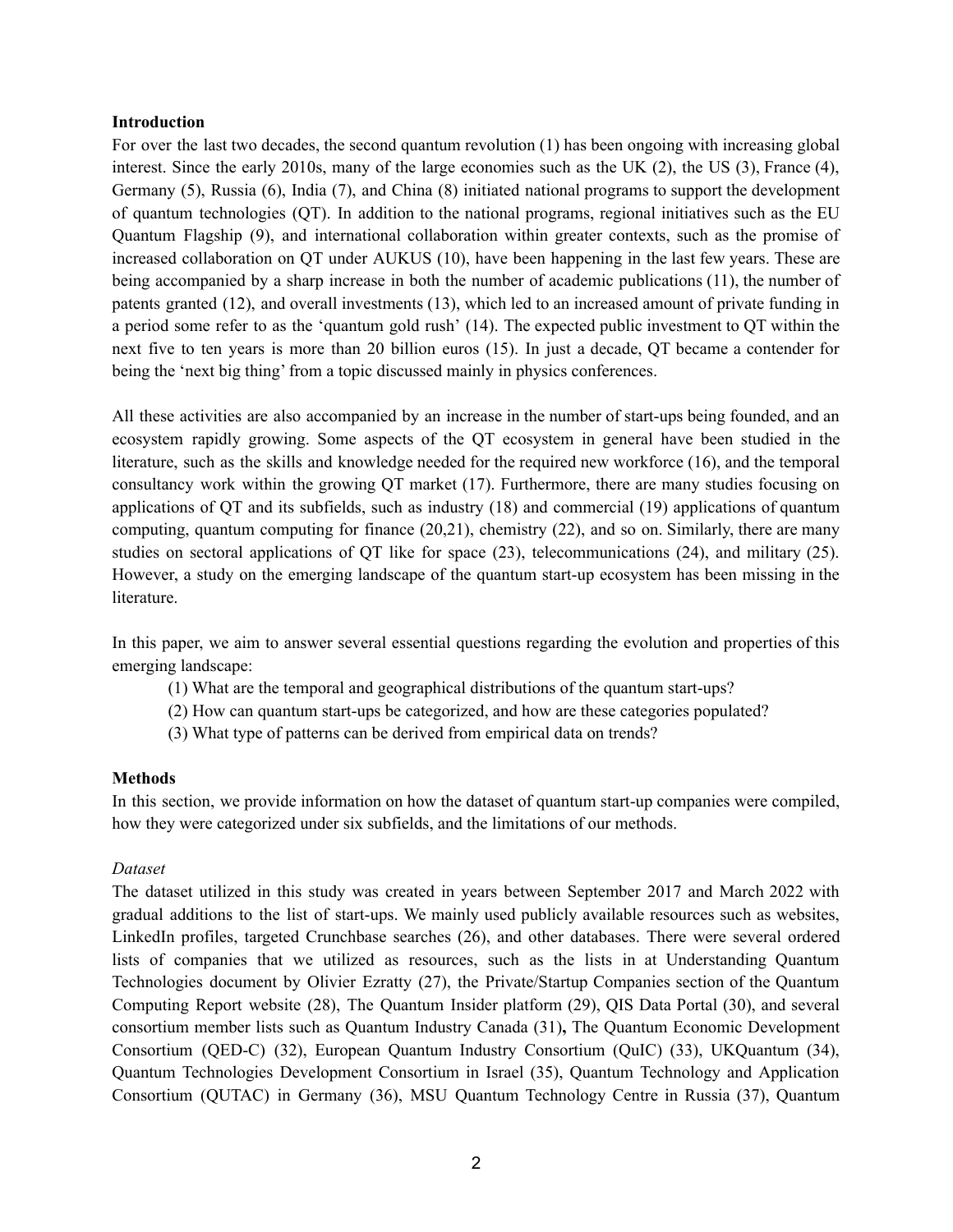Business Network in Germany [\(38\)](https://www.zotero.org/google-docs/?y7YDp8), and IBM Quantum Network [\(39\)](https://www.zotero.org/google-docs/?kSY4kO). Furthermore, in years we added start-ups to our database from the participant lists of events like Inside Quantum Technology [\(40\)](https://www.zotero.org/google-docs/?nzgdI4), Quantum Business Europe [\(41\),](https://www.zotero.org/google-docs/?FfuEnf) Q2B [\(42\)](https://www.zotero.org/google-docs/?yhTSQs) organized by QCWare, and Careers in Quantum Technologies organized by QURECA [\(43\).](https://www.zotero.org/google-docs/?DYIfMd)

First of all, we wanted to correctly depict the evolution of the dedicated quantum start-up ecosystem; hence, we aimed at excluding all companies that only approached QT as a secondary business or focused on it only later in their company history. Our aim was to minimize the number of false positives on our database. It was easy to identify and exclude major corporate players such as IBM and Google. It was also easy to identify many of the start-up companies that were operating in adjacent fields, such as photonics, nanotechnology or cybersecurity, and getting into the quantum field. There were some borderline cases, start-up companies that started in an adjacent field but transitioned to prioritizing QT in recent years. To identify these, we used the WayBackMachine provided by the non-profit Internet Archive [\(44\)](https://www.zotero.org/google-docs/?uaIHaJ) to check previous versions of the company websites, and look for explicit references to QT or closely related products (like single photon sources-detectors, cryogenic systems, quantum dots, etc.).

Secondly, we wanted to identify the countries and founding years of these start-ups as accurately as possible. This especially became a priority after encountering numerous contradicting information on publicly available databases. Therefore, we adopted the following double-check mechanisms: (i) checking when the website was founded via WayBackMachine, (ii) checking LinkedIn profiles of one or several founders, (iii) checking news articles (especially useful for university spin-offs), and (iv) checking seed or series A funding news if there are supporting venture capital firms. Sometimes more informal methods, such as asking an employee or a founder the founding date of the company, were also employed.

Thirdly, for the country of the start-ups, if the company moved after its founding, we considered the original country as the 'Country' of our start-up. This was a deliberate choice to avoid any bias that might be carried on by the date data gathering was stopped. Also, we believe that a company's origin country has more explanatory value in identifying the global distribution of expertise and interest, and a company's operating country has more explanatory value in depicting the current market maturity levels. Researchers interested in market activity are welcome to utilize and alter our dataset with a quick check on each start-up.

Finally, for the dataset, we acknowledge that there are some companies that shut down their operations, and others that were acquired by larger companies, and a few that went through mergers. We did not incorporate these into our dataset, again for the same reason above. Formation of a start-up is an indicator of at least some expertise and interest in that country. Similarly, shutting down operations, acquisitions, and mergers are markers for different types of market activities, and although these might bear insightful fruits for innovation studies purposes, they are beyond the scope of our study.

# *Encoding*

After compiling the dataset, we went through the process of assigning a main field of operation to each start-up. Following the US framework [\(3\)](https://www.zotero.org/google-docs/?oQRESC) we divided QT into three main subfields quantum computing/simulation, quantum cryptography/communication, and quantum sensing and metrology. After this, due to the levels of high activity in quantum computing, we divided it into two subfields of quantum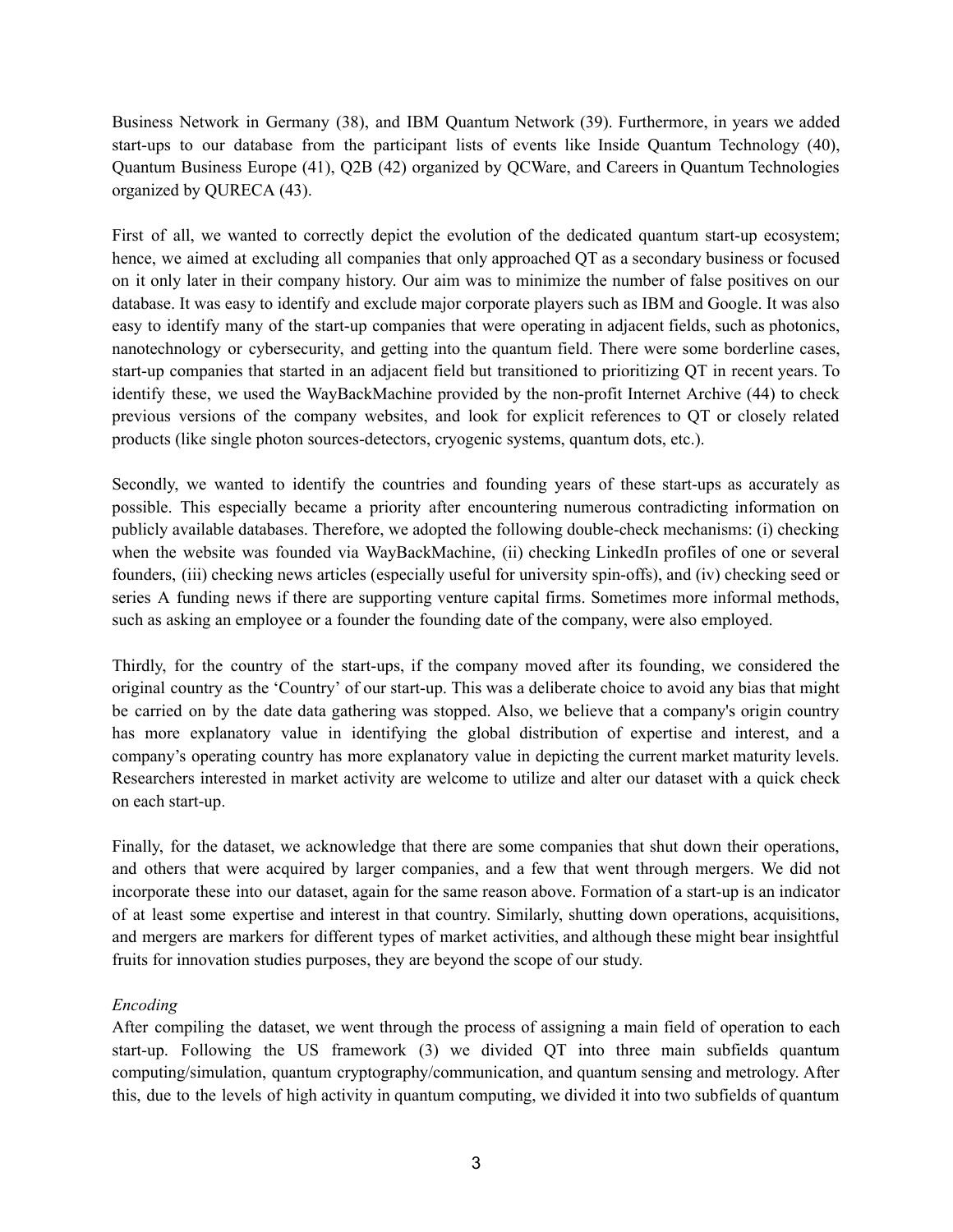computing (hardware) and quantum computing (software/application/simulation). Additionally, we added two more fields to cover companies that could not be listed under these previously mentioned four fields, and those were complementary technologies, and supporting companies. So, in the end, we had the following six fields: (i) complementary technologies, (ii) quantum computing (hardware), (iii) quantum computing (software/application/simulation), (iv) quantum cryptography/communication, (v) quantum sensing and metrology, and (vi) supporting companies.

Complementary technologies cover start-ups developing cryogenic systems, control electronics, vapor cells, and similar products that particularly aim to enable QT devices. Quantum computing hardware field is pretty self-explanatory. Quantum computing software/application/simulation field includes companies from those developing sector-specific applications (like finance) to companies working on quantum software development (such as compilers). For the quantum cryptography/communication field, we decided to include dedicated post-quantum cryptography (PQC) companies, in addition to the expected quantum key distribution (QKD), quantum encryption, and quantum network companies. The quantum sensing and metrology field includes both types of companies that are developing quantum sensors and the ones that utilize quantum sensors for sector specific solutions. Finally, supporting companies are start-ups that exist solely for purposes like consulting, education, event organization, and incubators.

For visualization, we used *ggplot2*, *ggforce*, *RColorBrewer*, *dplyr*, and *forcats* packages in the R programming language. Figures included in this article can also be accessed via the online open-access repository Figshare **(ref. - to be created after revisions)**.

## *Limitations*

There are three main limitations of this study. First, although we believe our dataset to be highly representative, we can not argue that it is exhaustive. There are start-ups with no online activity. This is particularly true for non-English speaking countries. Therefore, it should be noted that the database biases Western countries, especially the English-speaking ones. Secondly, the exclusion principles upheld here can easily be challenged. One might argue that a start-up that now focuses on QT should be accepted as a quantum start-up, which is as valid as our claim. We aimed at keeping the false positives near zero, which might have yielded an increased number of false negatives, and caused the exclusion of legitimate quantum start-ups. Hence, this limitation of arbitrariness in where the line is drawn should also be acknowledged while considering our outcomes and analysis. Finally, although here we focused on the number of start-ups to describe the landscape of the quantum start-up ecosystem, investment, valuation sizes, and similar parameters can also be included as additional layers of analysis. Therefore, one should keep in mind the limitations of this study while assessing its conclusions.

In the next section, we present the key properties of our dataset and the outcomes of our analyses.

## **Results**

Our dataset covers 421 start-up companies in 42 countries that mainly focus on QT as their primary priority business. The oldest companies covered in our dataset are D-Wave Systems and MagiQ Technologies, which were founded in 1999. Therefore, the dataset covers 22 years of data between 1999-2021. We did not include corporate divisions (like IBM Quantum or Google Quantum AI Lab) in our dataset, therefore we only focused on and included start-ups.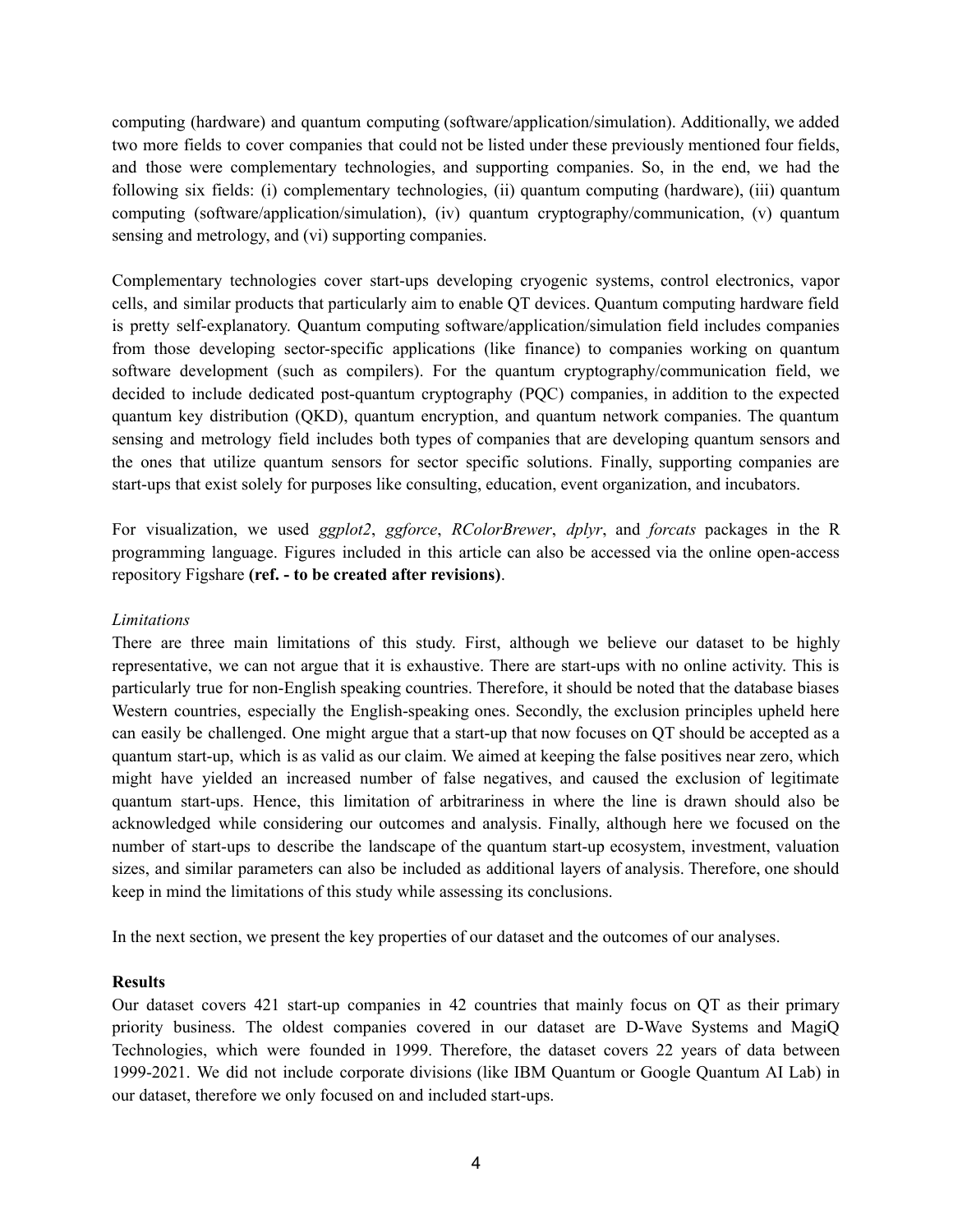In Fig. 1, the yearly distribution of new start-ups per year and their global distributions are provided. In our dataset, it appears that the number of start-ups founded has increased sharply starting from 2013, peaked in 2018, and has been slightly declining ever since. Though it might be important to keep in mind that our dataset does not cover stealth start-ups with zero visibility and has a lower representation of start-ups from non-English speaking countries. This can also be observed in the global distribution of start-ups (Fig. 1 - right hand), as the majority of companies in the dataset are from the US, Canada, and the UK.



Figure 1: (left) Number of new quantum start-ups per year. (right) Number of quantum start-ups in countries (Figshare: [https://figshare.com/s/c9adef6bc98da2819d82\)](https://figshare.com/s/c9adef6bc98da2819d82).

Next, we checked the yearly distribution of new start-ups with respect to different fields. In Fig. 2, the left-hand violin plot shows the temporal distribution of start-ups in fields, and the right hand plot shows the temporal density distributions. In both figures, the areas under or inside the curves add up to the total number of start-ups in respective fields.

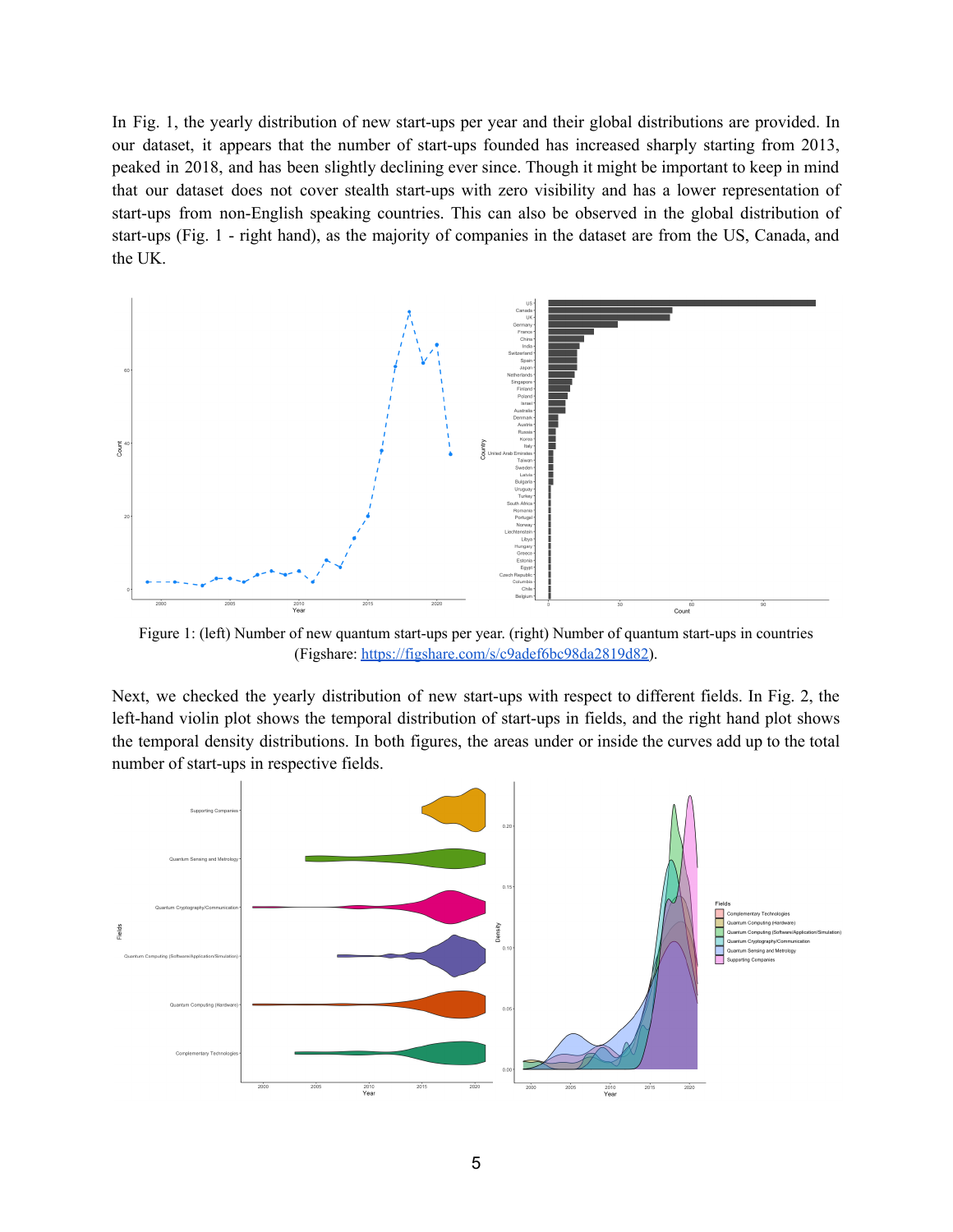Figure 2: (left) Violin plot of new quantum start-ups per year in different fields. (right) Ratio of new quantum start-ups per year in their respective fields (FigShare: <https://figshare.com/s/4de830cbfe4b2b9e0b60>).

It can be seen from the figures that almost all fields have experienced a surge of interest in recent years, although there has been some activity in the field since the early 2000s. The most uniform temporal distribution can be seen in the quantum sensing and metrology field, while the most skewed distribution is for the supporting companies. This can also be observed in Fig. 3, where we looked at numbers per year in different fields instead of ratios.



Figure 3: Number of new quantum start-ups in their respective fields per year.

Following this, we checked the global distribution of start-ups in different fields in Fig. 4. It can be seen that the most diverse fields (where a high number of countries are active) are quantum computing (software/applications/simulation), quantum cryptography/communication, and supporting companies. The least diverse fields are quantum sensing and metrology, and complementary technologies. Although, regardless of diversity, the US leads in the number of start-ups in every field, while the second place varies between fields. For example, Canada has the second most start-ups in both quantum computing fields (hardware and software/applications/simulation), while the UK has the second place in the quantum sensing and metrology, and the quantum cryptography/communication fields. Lastly, in the complementary technologies field, Germany and Netherlands are competing for second place.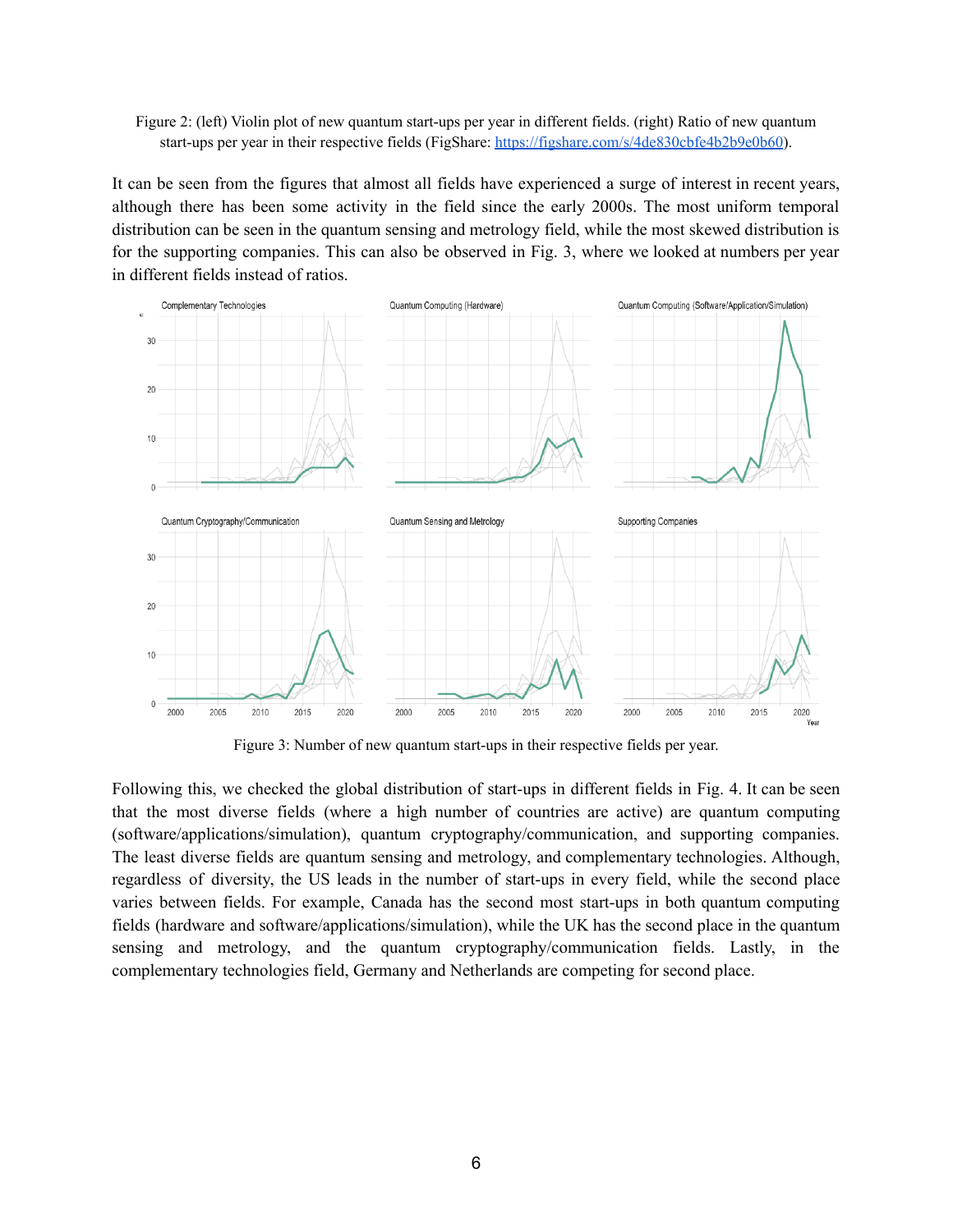

Figure 4: Pie chart of each field with ratios of countries represented in different colors.

Afterwards, we checked the global distribution of start-ups in different fields in Fig. 5. For the top five countries (the US, Canada, the UK, Germany, and France), it can be seen that each six fields are represented. However, as we go down the line, it becomes less frequent. We can see that in some countries, only supporting companies exist. Furthermore, there is no apparent pattern across the countries in the ratios of start-ups operating in different fields.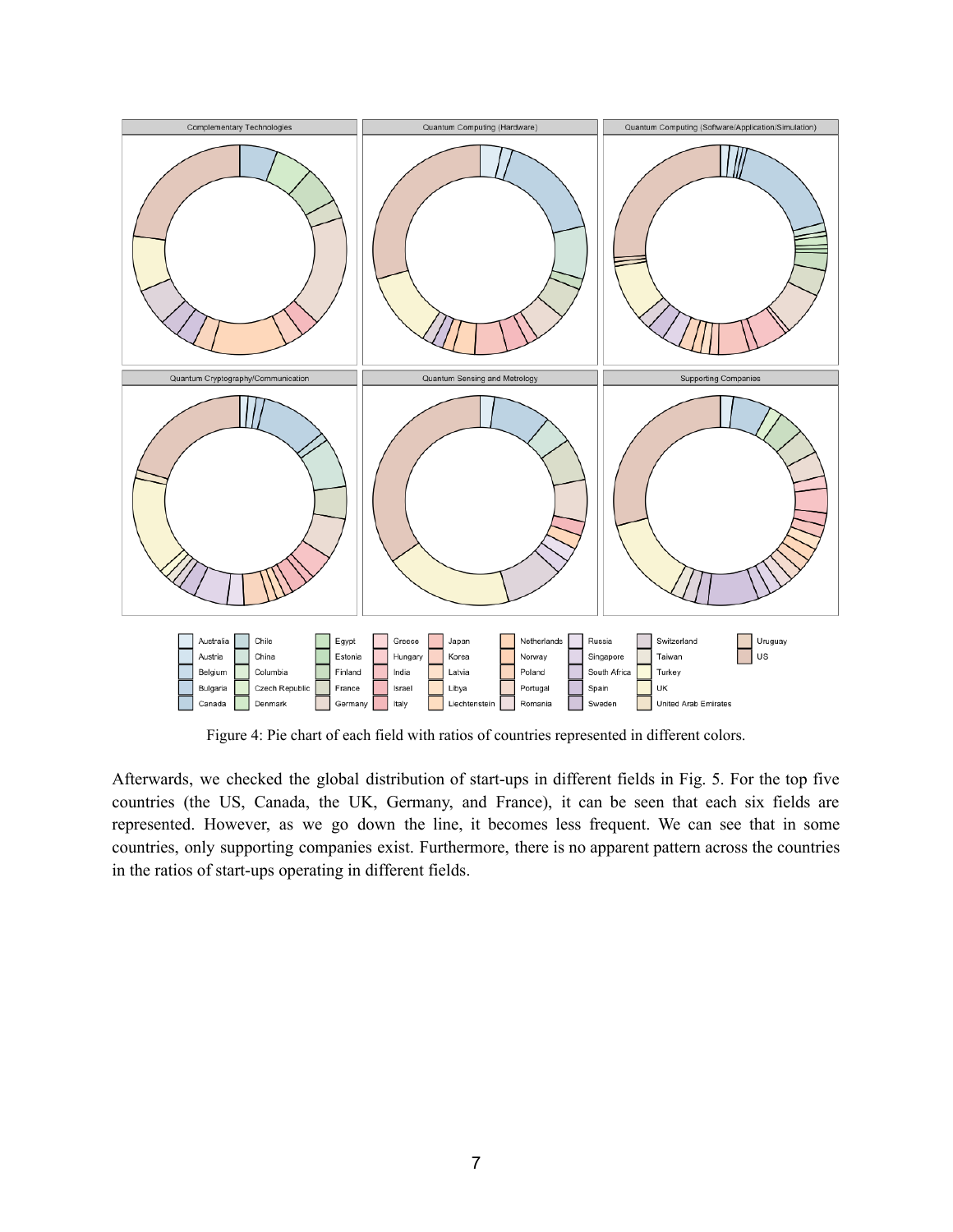

Figure 5: Number of quantum start-ups in countries in different fields stacked.

Finally, in Fig. 6 we present the result of the *fct* infreq() function of the *forcats* package in R, giving us the information on which and when fields have been emerging in which countries. It can be seen that in the US and the UK, supporting companies have been the emerging trend for the last several years, while in other countries, the trends vary widely. This is particularly useful to see in countries with a low number of start-ups, which field was introduced when. It can be seen that almost half of the countries in the list had their first start-up in quantum technologies following 2015, and the level of activity in countries with already one or few start-ups has highly increased since 2015. However, it can be seen that in a handful of countries, there has been activity since the mid -2000s, and in the US, there has been almost continuous activity since the early 2000s.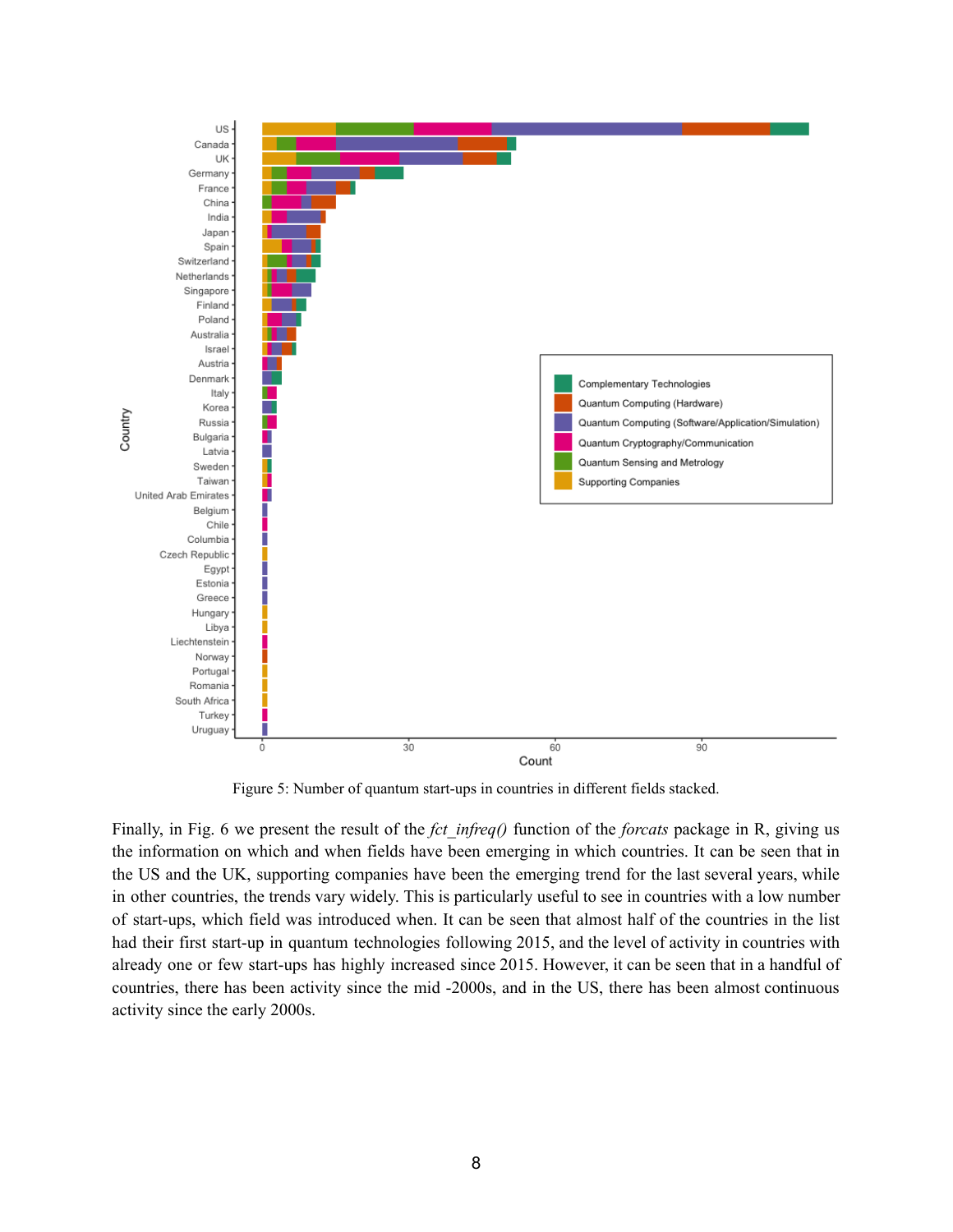

Figure 6: Yearly frequency of values analysis for each country to identify emerging interests in fields.

#### **Discussion**

There are several quick answers that we can derive from the data presented above to our research questions. First of all, the temporal distribution of the quantum start-up ecosystem is not uniform; more than 92% of the start-ups have been founded within the last 10 years, 68% in the last 5 years. Similarly, for the geographical distribution, more than 50% of the start-ups are located in the US, the UK, and Canada. Although there are 42 countries in our dataset, only half of them have more than two start-ups. We can say that the phenomenon of the quantum start-up ecosystem is both recent and limited in its global adoption.

Secondly, we categorized the companies under six fields, and investigated how these fields are populated. It can be seen in Fig. 2 that the most uniformly populated field is quantum sensing. Furthermore, it can be argued that there are established companies that are filling the market gap that might provide the necessary incentive for a start-up to be founded. We observed this while gathering data, as several measurement device manufacturers adopted QT-oriented products as one of their primary businesses, and we had to go back in their corporate history to identify whether they were quantum start-ups from the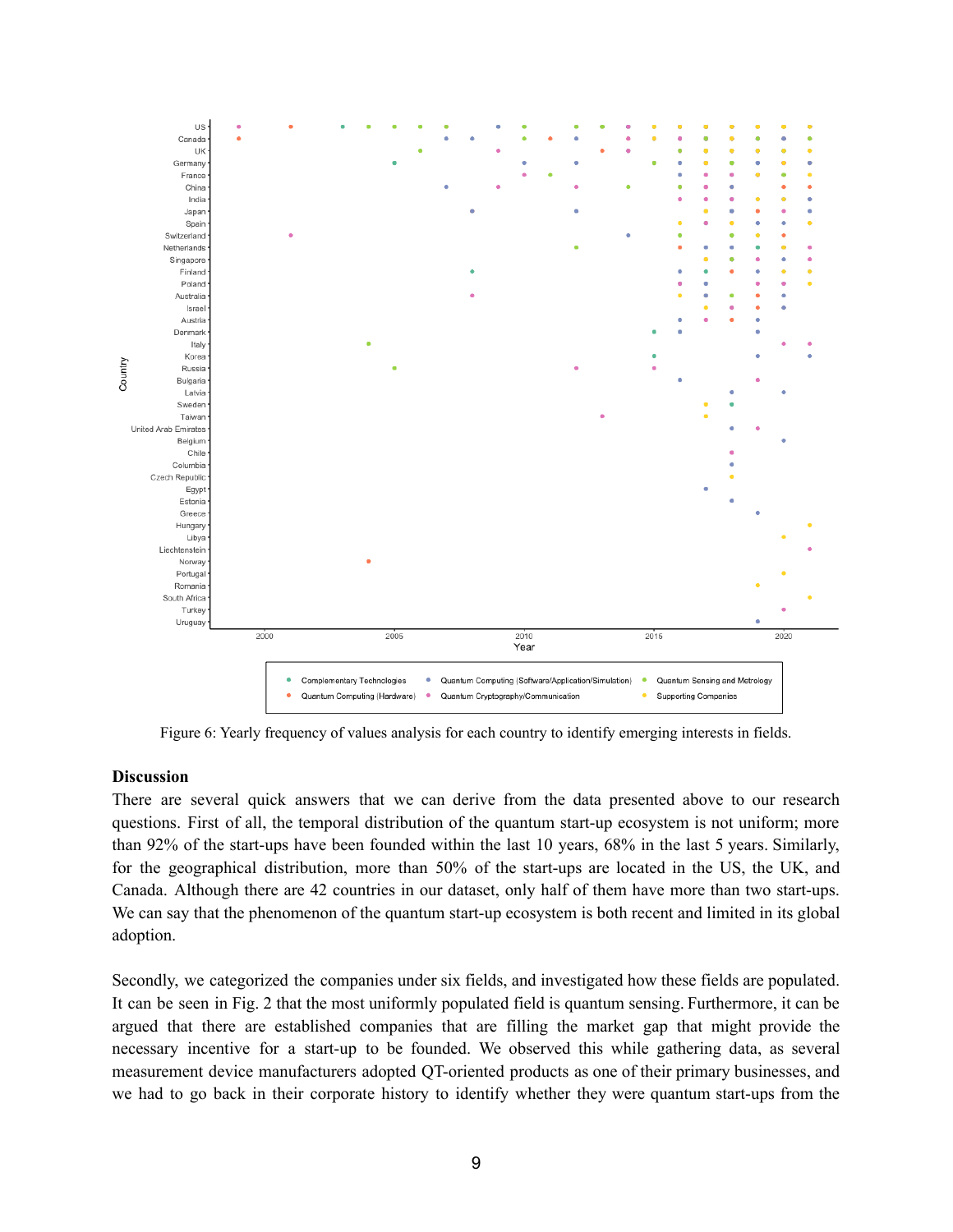beginning; if not, we excluded them from the dataset. In Fig. 2 and Fig. 3 it can be seen that all fields were most active in the period after 2016, which again is not surprising since both the EU Flagship [\(9\)](https://www.zotero.org/google-docs/?4DvN0k) and the US National Quantum Initiative [\(3\)](https://www.zotero.org/google-docs/?5aqiPj) were kicked off in 2018, signaling that there will be increased market activity and funding opportunities in the following years.

Thirdly, a phenomenon to be observed regarding the categories is the emergence of a field of 'Supporting Companies'. The consultancy aspect of this phenomenon was also addressed previously in the literature for quantum computing in a qualitative manner [\(17\)](https://www.zotero.org/google-docs/?dkBBZe). Here, our data clearly shows the emergence of supporting companies around the newly established QT sector. The businesses of these companies are mainly consultancy, ecosystem support/development, reporting, event organization, and education. As the needs of the quantum industry [\(16\)](https://www.zotero.org/google-docs/?PCZoWx) diversify, it is only natural that the supporting ecosystem becomes diverse in the services they provide to this rapidly growing sector.

Fourthly, there are two clear patterns from the gathered data that we observed. First, the number of countries that contain interested entrepreneurs toward QT has been increasing, especially since 2016. Additionally, it appears that low levels of start-up activity usually precede the formulation of national initiatives, and the number of start-ups rises after such initiatives are announced. In the light of this observation, it can be proposed that for a country to formulate a national initiative, having one or two start-ups in the QT domain is usually a precursor or a catalyst. Furthermore, if this can be generalized, we can expect national initiatives in more than 20 countries where start-ups emerged following 2016, and that does not have a national initiative focusing on QT. Secondly, 38% of countries possess QT start-ups that are operating in four or more fields of QT, indicating a diverse set of activities in QT. This by itself is not an indicator that different fields in QT are supporting each other, but remembering from Fig. 4 that almost all fields have certain levels of globally diverse start-up actors. To summarize this point, low levels of activity might be an indicator of a national initiative for a country, which later sees both an increase in the number of start-ups, and a diversification of activity in different QT fields.

Fifthly, it should be noted that not all start-ups are created equal. For example, PsiQuantum, a photonic quantum computing hardware manufacturing company, has raised over 600 M\$ in its funding rounds [\(45\)](https://www.zotero.org/google-docs/?GlV6qd) or IonQ, a publicly-traded ion trap quantum computing hardware manufacturing company, is valued almost around 2 B\$ [\(46\)](https://www.zotero.org/google-docs/?xkU9xX). On the other hand, many of the start-ups have much lower seed funds or initial investment amounts [\(47\)](https://www.zotero.org/google-docs/?ZSYOWN).

Sixthly, an open question in the QT ecosystem development predictions is whether there is room for further diversification or if the time for consolidation is soon. We recently started seeing mergers in the field, such as Honeywell Quantum Solutions and Cambridge Quantum [\(48\),](https://www.zotero.org/google-docs/?GiMJ1Q) and Pasqal and Qu&Co [\(49\).](https://www.zotero.org/google-docs/?sPROAB) Also, there have been partial acquisitions, such as SK Telecom buying out the majority share of ID Quantique [\(50\).](https://www.zotero.org/google-docs/?IDutfR) There have also been special purpose acquisition company (SPAC) deals like IonQ [\(46\),](https://www.zotero.org/google-docs/?FKQLNq) Rigetti [\(51\),](https://www.zotero.org/google-docs/?E5VV4a) and D-Wave [\(52\),](https://www.zotero.org/google-docs/?M4qCIa) which attracted hundreds of millions of dollars each. As discussed in the literature previously, the quantum gold rush [\(14\)](https://www.zotero.org/google-docs/?KCBv1z) caused the attraction of private funding to the field in many shapes and forms. However, the phenomenon of acquisitions, mergers, and SPACs appear to be recent, which followed the increased interest in the QT domain following 2016. Therefore, the question of whether the trend of diversification will continue at this rate or whether consolidation will become the modus operandi of the field is a question directly related to whether further increase in interest from countries and private investment sources are possible or not. The idea of a possible quantum winter,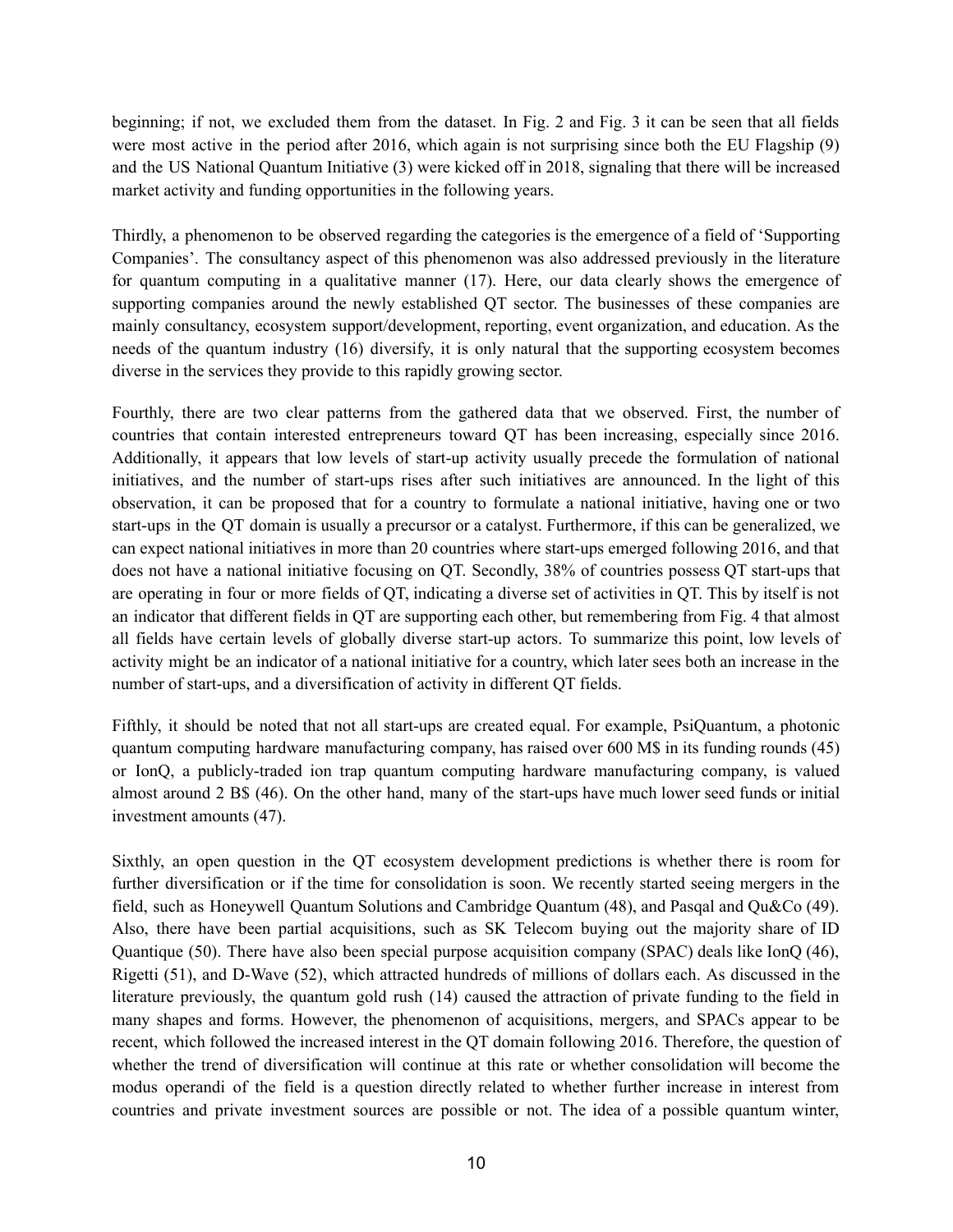especially in quantum computing [\(53\)](https://www.zotero.org/google-docs/?EHWiC1), has been discussed previously. Our data does not clearly provide any answers in one way or another; however, running a similar analysis in two or three years and comparing with ours might allow further insight, especially on the question of whether 2018 was a true maximum, or that we are just missing data due to the limitations listed in the Methods section.

Seventhly, we expect a further expansion of categories will become necessary as the field progresses. Within the field of quantum cryptography/communications, there are companies that are engaged in PQC, QKD, quantum encryption, and quantum networks. The timelines of these subfields vary, hence, as the number of start-ups and market activity increases, this field is probably going to require a division into three subfields; PQC, quantum cryptography, and quantum communication. A similar argument can also be made for the quantum sensing and metrology field, since it encompasses companies operating in increasingly separate areas of activity.

Finally, while gathering data, we noticed the emergence of a new group of organizations within the quantum ecosystem, which are non-profit organizations and similar supporting entities. There are several consortia of organizations mainly aiming at industry goals; Quantum Industry Canada [\(31\)](https://www.zotero.org/google-docs/?9TJCRN), The Quantum Economic Development (QED-C) [\(32\),](https://www.zotero.org/google-docs/?87arZm) European Quantum Industry Consortium [\(33\),](https://www.zotero.org/google-docs/?ElDjzs) Quantum Technology and Application Consortium (QUTAC) [\(36\)](https://www.zotero.org/google-docs/?VnTvR7), UKQuantum [\(34\),](https://www.zotero.org/google-docs/?NOMuLI) Quantum Ecosystems Technology Council of India [\(54\),](https://www.zotero.org/google-docs/?DfmaIR) Quantum Technologies Development Consortium (Israel) [\(35\),](https://www.zotero.org/google-docs/?rf0oAa) Quantum Innovation Initiative Consortium (Japan) [\(55\)](https://www.zotero.org/google-docs/?2Mkt6l), and Consortium (Russia) [\(37\)](https://www.zotero.org/google-docs/?I0vYRn). There are non-profit organizations with education and outreach purposes like QWorld [\(56\)](https://www.zotero.org/google-docs/?MAODZO), One Quantum [\(57\)](https://www.zotero.org/google-docs/?oUxTep), Q-munity [\(58\),](https://www.zotero.org/google-docs/?tInaLO) Feynman Foundation [\(59\)](https://www.zotero.org/google-docs/?O3OKh8), and Quantum AI Foundation [\(60\).](https://www.zotero.org/google-docs/?Mu6AVs) There are supporting organizations like Unitary Fund [\(61\)](https://www.zotero.org/google-docs/?iepwf2) and Quantum Open Source Foundation [\(62\).](https://www.zotero.org/google-docs/?Le8F4A) Finally, there are incubators and similar initiatives supported by local governments such as the Munich Quantum Valley [\(63\)](https://www.zotero.org/google-docs/?6LXw5X) in Bavaria/Germany, the Quantum Algorithms Institute [\(64\)](https://www.zotero.org/google-docs/?9lFx0r) in British Columbia/Canada, and Chicago Quantum Exchange [\(65\)](https://www.zotero.org/google-docs/?Lmr9du) in Illinois/US. We believe that a landscaping study on the ecosystem comprising these organizations is also required as both the number of organizations, and their intertwinement with the rest of the ecosystem appears to be growing.

# **Conclusion**

In this paper, we presented the gathered dataset of 421 companies from 42 countries that we identified as quantum start-ups, meaning that they mainly focus on QT as their primary priority business. Following this, we answered some questions on temporal and geographical distribution of these start-ups, their categories, and patterns emerging from their analysis.

As a descriptive study, we hope this work can act as a good foundational work for future studies. The dataset can be improved by adding further information on companies like their size, valuation, investment amounts, and other aspects. Similarly, each field deserves more in-depth analysis of its dynamics, and some questions are raised here such as the effects of the emerging cohort of supporting companies, whether the start-up activity can actually be connected to following policy decisions (in the form of national initiatives or programs), and what are the path-dependencies that are currently being set which will limit the opportunity space of future development of the field. Start-ups are considered to be an important aspect of the emerging ecosystem of QT [\(66\)](https://www.zotero.org/google-docs/?LGdE0s), and exploring such questions can lead to a better informed understanding of further steps to be taken.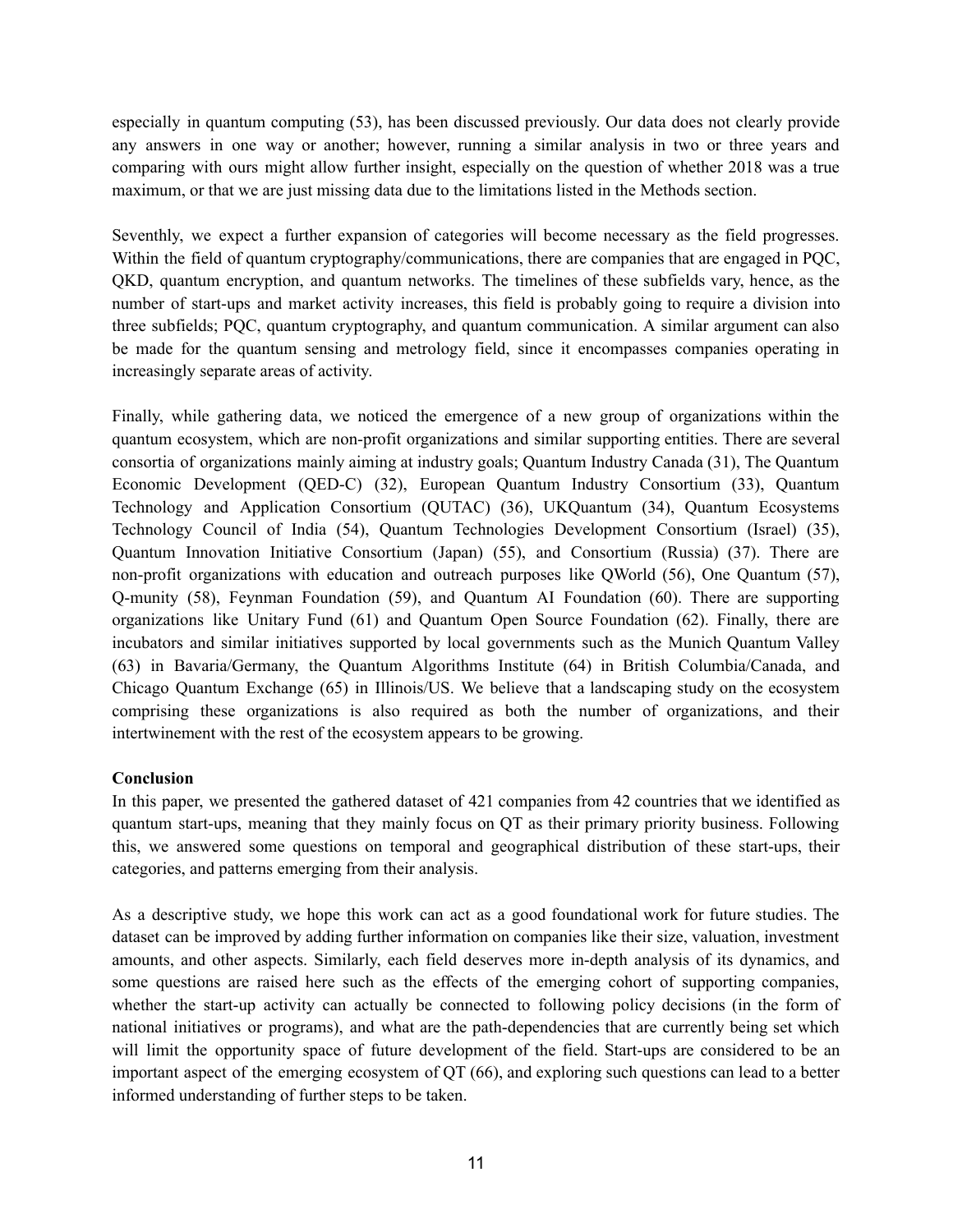## **Acknowledgements**

We would like to thank Michel Kurek, Amanda Stein, Kelvin Willoughby, Maninder Kaur, and Araceli Venegas-Gomez for insightful discussions and their feedback.

ZCS acknowledges support from the DAAD.

## **Funding**

Not applicable.

## **Competing interests**

The authors declare that they have no competing interests.

## **Data**

Available upon request.

## **Abbreviations**

PQC: Post-Quantum Cryptography QT: Quantum Technologies QED-C: Quantum Economic Development Consortium QuIC: European Quantum Industry Consortium QUTAC: Quantum Technology and Application Consortium QKD: Quantum Key Distribution SPAC: Special Purpose Acquisition Company

# **References**

- 1. Dowling JP, Milburn GJ. Quantum [technology:](https://www.zotero.org/google-docs/?amhdNM) the second quantum revolution. Philos Trans R Soc Lond Ser Math Phys Eng Sci. 2003 Aug [15;361\(1809\):1655–74.](https://www.zotero.org/google-docs/?amhdNM)
- 2. Knight P, Walmsley I. UK national quantum technology [programme.](https://www.zotero.org/google-docs/?amhdNM) Quantum Sci Technol. 2019 [Oct;4\(4\):040502.](https://www.zotero.org/google-docs/?amhdNM)
- 3. Raymer MG, Monroe C. The US National Quantum [Initiative.](https://www.zotero.org/google-docs/?amhdNM) Quantum Sci Technol. 2019 [Feb;4\(2\):020504.](https://www.zotero.org/google-docs/?amhdNM)
- 4. Quantum plan [Internet]. [Gouvernement.fr.](https://www.zotero.org/google-docs/?amhdNM) 2022 [cited 2022 Jan 6]. Available from: [https://www.gouvernement.fr/en/quantum-plan](https://www.zotero.org/google-docs/?amhdNM)
- 5. Kelly É. Germany to invest €2B in quantum technologies [Internet]. [Science|Business.](https://www.zotero.org/google-docs/?amhdNM) 2022 [cited 2022 Feb 11]. [Available](https://www.zotero.org/google-docs/?amhdNM) from:

[https://sciencebusiness.net/news/germany-invest-eu2b-quantum-technologies](https://www.zotero.org/google-docs/?amhdNM)

- 6. Fedorov AK, Akimov AV, [Biamonte](https://www.zotero.org/google-docs/?amhdNM) JD, Kavokin AV, Khalili FY, Kiktenko EO, et al. Quantum technologies in Russia. Quantum Sci Technol. 2019 [Oct;4\(4\):040501.](https://www.zotero.org/google-docs/?amhdNM)
- 7. Padma TV. India bets big on quantum [technology.](https://www.zotero.org/google-docs/?amhdNM) Nature [Internet]. 2020 Feb 3 [cited 2022 Feb 11]; Available from: [https://www.nature.com/articles/d41586-020-00288-x](https://www.zotero.org/google-docs/?amhdNM)
- 8. Zhang Q, Xu F, Li L, Liu N-L, Pan J-W. Quantum [information](https://www.zotero.org/google-docs/?amhdNM) research in China. Quantum Sci Technol. 2019 [Nov;4\(4\):040503.](https://www.zotero.org/google-docs/?amhdNM)
- 9. Riedel M, Kovacs M, Zoller P, Mlynek J, Calarco T. Europe's Quantum Flagship [initiative.](https://www.zotero.org/google-docs/?amhdNM) Quantum Sci Technol. 2019 [Feb;4\(2\):020501.](https://www.zotero.org/google-docs/?amhdNM)
- 10. Australia to pursue [nuclear-powered](https://www.zotero.org/google-docs/?amhdNM) submarines through new trilateral enhanced security partnership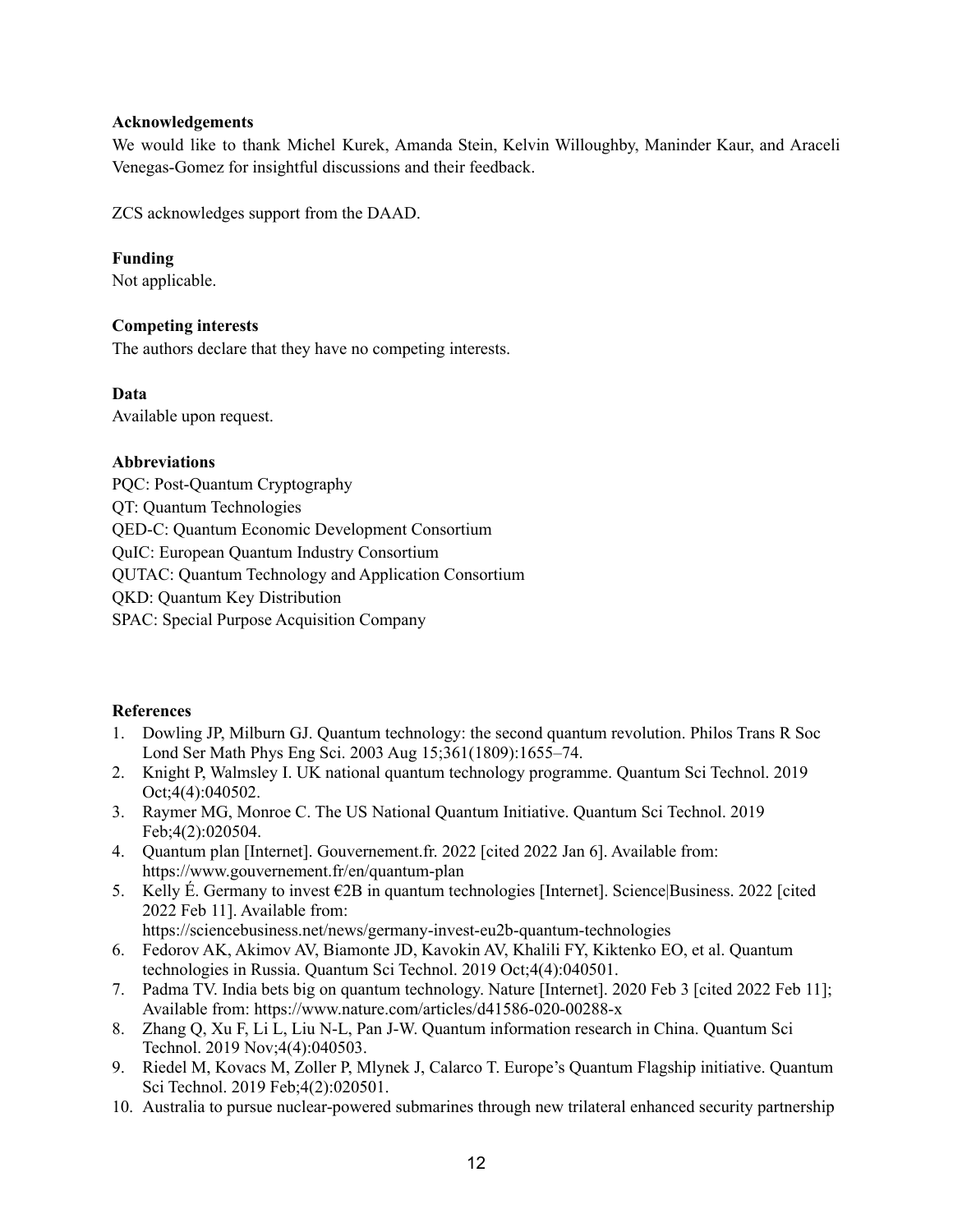| Prime Minister of Australia [\[Internet\].](https://www.zotero.org/google-docs/?amhdNM) [cited 2022 Mar 7]. Available from: [https://www.pm.gov.au/media/australia-pursue-nuclear-powered-submarines-through-new-trilateral-e](https://www.zotero.org/google-docs/?amhdNM) [nhanced-security](https://www.zotero.org/google-docs/?amhdNM)

- 11. Seskir ZC, Aydinoglu AU. The landscape of academic literature in quantum [technologies.](https://www.zotero.org/google-docs/?amhdNM) Int J Quantum Inf. 2021 Mar [1;19\(02\):2150012.](https://www.zotero.org/google-docs/?amhdNM)
- 12. Seskir ZC, Willoughby KW. Global innovation and [competition](https://www.zotero.org/google-docs/?amhdNM) in quantum technology, viewed through the lens of patents and artificial [intelligence.](https://www.zotero.org/google-docs/?amhdNM) Int J Intellect Prop Manag [Internet]. 2022 [cited 2022 Feb 10];12(1). Available from: [http://www.inderscience.com/link.php?id=10044326](https://www.zotero.org/google-docs/?amhdNM)
- 13. Kurek M. Patents, Publications and Investments in Quantum [Technologies](https://www.zotero.org/google-docs/?amhdNM) [Internet]. Rochester, NY: Social Science Research Network; 2020 Sep [cited 2022 Mar 8]. Report No.: ID 3734185. [Available](https://www.zotero.org/google-docs/?amhdNM) from: [https://papers.ssrn.com/abstract=3734185](https://www.zotero.org/google-docs/?amhdNM)
- 14. Gibney E. [Quantum](https://www.zotero.org/google-docs/?amhdNM) gold rush: the private funding pouring into quantum start-ups. Nature. 2019 Oct [2;574\(7776\):22–4.](https://www.zotero.org/google-docs/?amhdNM)
- 15. Overview on quantum initiatives [worldwide](https://www.zotero.org/google-docs/?amhdNM) [Internet]. Qureca. 2020 [cited 2022 Mar 8]. Available from: [https://qureca.com/overview-on-quantum-initiatives-worldwide/](https://www.zotero.org/google-docs/?amhdNM)
- 16. Hughes C, Finke D, German D-A, Merzbacher C, Vora PM, [Lewandowski](https://www.zotero.org/google-docs/?amhdNM) HJ. Assessing the Needs of the Quantum Industry. [ArXiv210903601](https://www.zotero.org/google-docs/?amhdNM) Phys Physicsquant-Ph [Internet]. 2021 Aug 25 [cited 2022 Jan 6]; Available from: [http://arxiv.org/abs/2109.03601](https://www.zotero.org/google-docs/?amhdNM)
- 17. Hilkamo O, Barbe A-S, Granqvist N, Geurts A. Temporal work by [consultants](https://www.zotero.org/google-docs/?amhdNM) in nascent market categories: [constructing](https://www.zotero.org/google-docs/?amhdNM) a market for knowledge in quantum computing. Technol Anal Strateg Manag. 2021 Nov 2;33(11):1303-16.
- 18. [Bayerstadler](https://www.zotero.org/google-docs/?amhdNM) A, Becquin G, Binder J, Botter T, Ehm H, Ehmer T, et al. Industry quantum computing applications. EPJ Quantum Technol. 2021 [Dec;8\(1\):1–17.](https://www.zotero.org/google-docs/?amhdNM)
- 19. Bova F, Goldfarb A, Melko RG. [Commercial](https://www.zotero.org/google-docs/?amhdNM) applications of quantum computing. EPJ Quantum Technol. 2021 [Dec;8\(1\):1–13.](https://www.zotero.org/google-docs/?amhdNM)
- 20. Orús R, Mugel S, Lizaso E. Quantum [computing](https://www.zotero.org/google-docs/?amhdNM) for finance: Overview and prospects. Rev Phys. 2019 Nov [1;4:100028.](https://www.zotero.org/google-docs/?amhdNM)
- 21. Herman D, Googin C, Liu X, Galda A, Safro I, Sun Y, et al. A Survey of Quantum [Computing](https://www.zotero.org/google-docs/?amhdNM) for Finance. [ArXiv220102773](https://www.zotero.org/google-docs/?amhdNM) Quant-Ph Q-Fin [Internet]. 2022 Jan 18 [cited 2022 Mar 8]; Available from: [http://arxiv.org/abs/2201.02773](https://www.zotero.org/google-docs/?amhdNM)
- 22. Cao Y, Romero J, Olson JP, Degroote M, Johnson PD, Kieferová M, et al. Quantum [Chemistry](https://www.zotero.org/google-docs/?amhdNM) in the Age of Quantum Computing. Chem Rev. 2019 Oct [9;119\(19\):10856–915.](https://www.zotero.org/google-docs/?amhdNM)
- 23. Kaltenbaek R, Acin A, Bacsardi L, Bianco P, Bouyer P, Diamanti E, et al. Quantum [technologies](https://www.zotero.org/google-docs/?amhdNM) in space. Exp Astron. 2021 Jun [1;51\(3\):1677–94.](https://www.zotero.org/google-docs/?amhdNM)
- 24. Martin V, Brito JP, Escribano C, Menchetti M, White C, Lord A, et al. Quantum [technologies](https://www.zotero.org/google-docs/?amhdNM) in the [telecommunications](https://www.zotero.org/google-docs/?amhdNM) industry. EPJ Quantum Technol. 2021 Dec;8(1):1–31.
- 25. Krelina M. Quantum technology for military [applications.](https://www.zotero.org/google-docs/?amhdNM) EPJ Quantum Technol. 2021  $Dec:8(1):1-53.$
- 26. [Crunchbase:](https://www.zotero.org/google-docs/?amhdNM) Discover innovative companies and the people behind them [Internet]. Crunchbase. [cited 2022 Mar 3]. Available from: [https://www.crunchbase.com](https://www.zotero.org/google-docs/?amhdNM)
- 27. Ezratty O. Understanding Quantum Technologies. [ArXiv211115352](https://www.zotero.org/google-docs/?amhdNM) Quant-Ph [Internet]. 2021 Dec 1 [cited 2022 Mar 3]; Available from: [http://arxiv.org/abs/2111.15352](https://www.zotero.org/google-docs/?amhdNM)
- 28. Finke D. [Startup/Private](https://www.zotero.org/google-docs/?amhdNM) Companies [Internet]. Quantum Computing Report. 2015 [cited 2022 Mar 3]. Available from: [https://quantumcomputingreport.com/privatestartup/](https://www.zotero.org/google-docs/?amhdNM)
- 29. The Quantum Insider [\[Internet\].](https://www.zotero.org/google-docs/?amhdNM) The Quantum Insider. [cited 2022 Mar 3]. Available from: [https://data.thequantuminsider.com/](https://www.zotero.org/google-docs/?amhdNM)
- 30. QIS Data Portal Quantum Tech Data Portal [\[Internet\].](https://www.zotero.org/google-docs/?amhdNM) [cited 2022 Mar 4]. Available from: [https://qisdata.com/](https://www.zotero.org/google-docs/?amhdNM)
- 31. List of Members [\[Internet\].](https://www.zotero.org/google-docs/?amhdNM) Quantum Industry Canada. [cited 2022 Mar 3]. Available from: [https://www.quantumindustrycanada.ca/list-of-members](https://www.zotero.org/google-docs/?amhdNM)
- 32. QED-C Members [\[Internet\].](https://www.zotero.org/google-docs/?amhdNM) QED-C. [cited 2022 Mar 3]. Available from: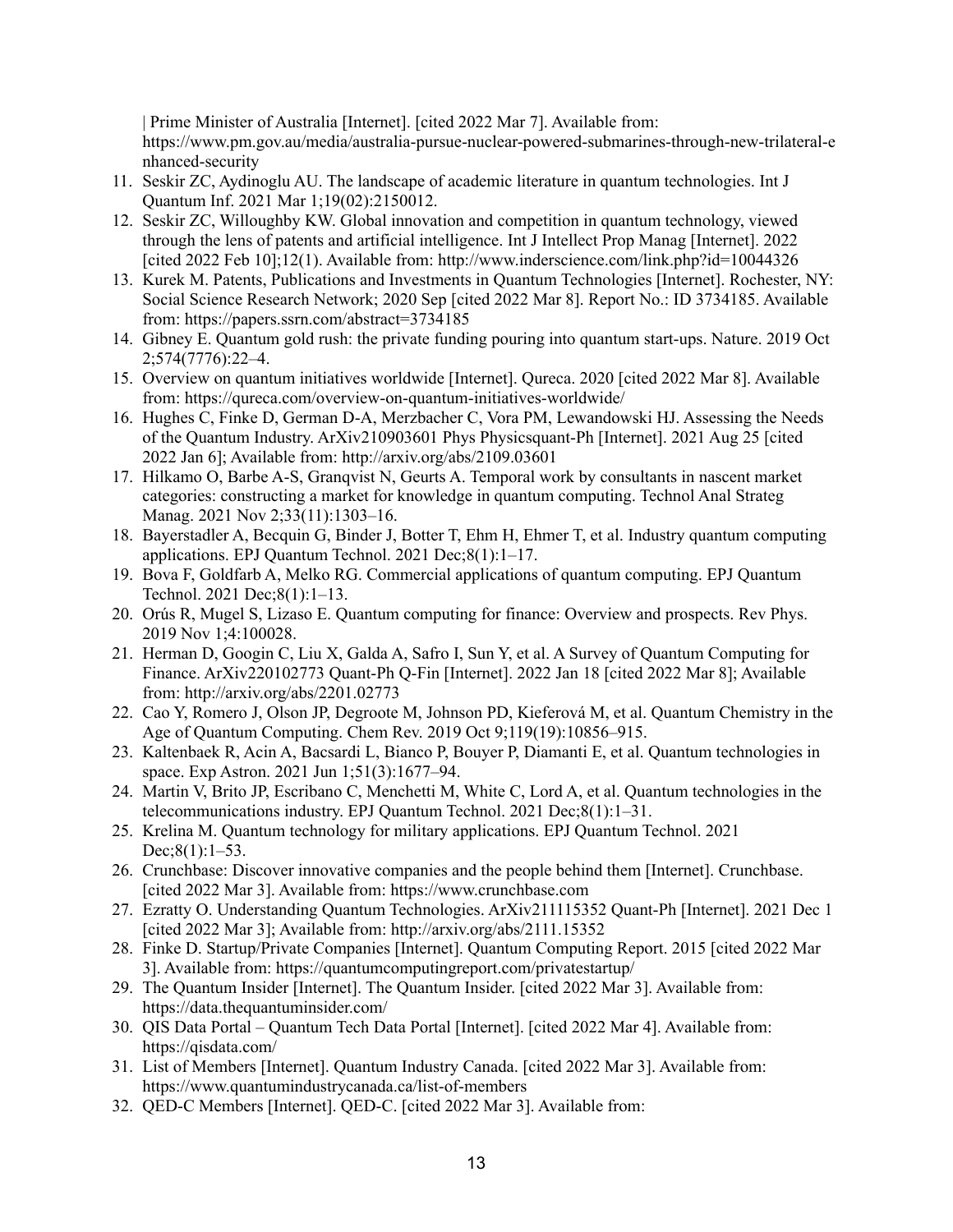[https://quantumconsortium.org/members/](https://www.zotero.org/google-docs/?amhdNM)

- 33. Members list [\[Internet\].](https://www.zotero.org/google-docs/?amhdNM) QuIC. [cited 2022 Mar 3]. Available from: [https://www.euroquic.org/members-list/](https://www.zotero.org/google-docs/?amhdNM)
- 34. Who we are [Internet]. [UKQuantum.](https://www.zotero.org/google-docs/?amhdNM) [cited 2022 Mar 3]. Available from: [https://www.ukquantum.org/whoweare](https://www.zotero.org/google-docs/?amhdNM)
- 35. Our Members Quantum [Technologies](https://www.zotero.org/google-docs/?amhdNM) Consortium [Internet]. [cited 2022 Mar 3]. Available from: [https://www.qtc.org.il/our-members/](https://www.zotero.org/google-docs/?amhdNM)
- 36. Our Members [\[Internet\].](https://www.zotero.org/google-docs/?amhdNM) QUTAC. [cited 2022 Mar 3]. Available from: [https://www.qutac.de/our-members/?lang=en](https://www.zotero.org/google-docs/?amhdNM)
- 37. [Consortium](https://www.zotero.org/google-docs/?amhdNM) | MSU Quantum Technology Centre [Internet]. [cited 2022 Mar 3]. Available from: [https://quantum.msu.ru/en/about/consortium](https://www.zotero.org/google-docs/?amhdNM)
- 38. Members [Internet]. |Quantum Business [Network>.](https://www.zotero.org/google-docs/?amhdNM) [cited 2022 Mar 3]. Available from: [https://quantumbusinessnetwork.de/en/members/](https://www.zotero.org/google-docs/?amhdNM)
- 39. Fisher C. IBM Quantum Network | Members [Internet]. [02019-04-02](https://www.zotero.org/google-docs/?amhdNM) [cited 2022 Mar 3]. Available from: [https://ibm.com/quantum-computing/ibm-quantum-network/](https://www.zotero.org/google-docs/?amhdNM)
- 40. Inside Quantum Technology [Internet]. Inside Quantum [Technology.](https://www.zotero.org/google-docs/?amhdNM) [cited 2022 Mar 3]. Available from: [https://www.insidequantumtechnology.com/](https://www.zotero.org/google-docs/?amhdNM)
- 41. Home Quantum Business Europe Quantum Business Europe [\[Internet\].](https://www.zotero.org/google-docs/?amhdNM) [cited 2022 Mar 3]. Available from: [https://www.quantumbusinesseurope.com/](https://www.zotero.org/google-docs/?amhdNM)
- 42. Q2B 2021 | Practical Quantum [Computing](https://www.zotero.org/google-docs/?amhdNM) [Internet]. Q2B. [cited 2022 Mar 3]. Available from: [https://q2b.qcware.com/](https://www.zotero.org/google-docs/?amhdNM)
- 43. QURECA [Internet]. Qureca. [cited 2022 Mar 3]. Available from: [https://qureca.com/](https://www.zotero.org/google-docs/?amhdNM)
- 44. Internet Archive: Digital Library of Free & [Borrowable](https://www.zotero.org/google-docs/?amhdNM) Books, Movies, Music & Wayback Machine [Internet]. [cited 2022 Mar 3]. Available from: [https://archive.org/](https://www.zotero.org/google-docs/?amhdNM)
- 45. PsiQuantum Funding, Financials, Valuation & Investors [Internet]. [Crunchbase.](https://www.zotero.org/google-docs/?amhdNM) [cited 2022 Mar 9]. Available from: [https://www.crunchbase.com/organization/psiquantum/company\\_financials](https://www.zotero.org/google-docs/?amhdNM)
- 46. [Smith-Goodson](https://www.zotero.org/google-docs/?amhdNM) P. IonQ Takes Quantum Computing Public With A \$2 Billion Deal [Internet]. Forbes. [cited 2022 Mar 9]. [Available](https://www.zotero.org/google-docs/?amhdNM) from: [https://www.forbes.com/sites/moorinsights/2021/03/23/ionq-takes-quantum-computing-public-with-a](https://www.zotero.org/google-docs/?amhdNM) [-2-billion-deal/](https://www.zotero.org/google-docs/?amhdNM)
- 47. Lepskaya M. Venture Capital Trends in Quantum [Technologies](https://www.zotero.org/google-docs/?amhdNM) [Internet]. Quantum Computing Report. 2022 [cited 2022 Mar 14]. [Available](https://www.zotero.org/google-docs/?amhdNM) from: [https://quantumcomputingreport.com/venture-capital-trends-in-quantum-technologies/](https://www.zotero.org/google-docs/?amhdNM)
- 48. [Smith-Goodson](https://www.zotero.org/google-docs/?amhdNM) P. Quantinuum: A New Quantum Computing Company Is Formed From Merger Of Honeywell Quantum Solutions And [Cambridge](https://www.zotero.org/google-docs/?amhdNM) Quantum [Internet]. Forbes. [cited 2022 Mar 9]. [Available](https://www.zotero.org/google-docs/?amhdNM) from:

[https://www.forbes.com/sites/moorinsights/2021/12/01/quantinuum-a-new-quantum-computing-com](https://www.zotero.org/google-docs/?amhdNM) [pany-is-formed-from-merger-of-honeywell-quantum-solutions-and-cambridge-quantum/](https://www.zotero.org/google-docs/?amhdNM)

- 49. Quantum Startups Pasqal and Qu&Co Announce Merger to Leverage [Complementary](https://www.zotero.org/google-docs/?amhdNM) Solutions for Global Market [Internet]. [PASQAL.](https://www.zotero.org/google-docs/?amhdNM) [cited 2022 Mar 9]. Available from: [https://pasqal.io/2022/01/11/quantum-startups-pasqal-and-quco-announce-merger-to-leverage-comple](https://www.zotero.org/google-docs/?amhdNM) [mentary-solutions-for-global-market/](https://www.zotero.org/google-docs/?amhdNM)
- 50. ID Quantique and SK Telecom join forces to form the global leader in quantum [communications](https://www.zotero.org/google-docs/?amhdNM) and quantum sensing [technologies](https://www.zotero.org/google-docs/?amhdNM) [Internet]. ID Quantique. 2018 [cited 2022 Mar 9]. Available from: [https://www.idquantique.com/id-quantique-sk-telecom-join-forces/](https://www.zotero.org/google-docs/?amhdNM)
- 51. Rigetti Announces SPAC Deal [Internet]. Rigetti [Computing.](https://www.zotero.org/google-docs/?amhdNM) [cited 2022 Mar 9]. Available from: [https://www.rigetti.com/merger-announcement](https://www.zotero.org/google-docs/?amhdNM)
- 52. Reuters. Quantum [computing](https://www.zotero.org/google-docs/?amhdNM) company D-Wave to go public via \$1.6 bln SPAC deal. Reuters [\[Internet\].](https://www.zotero.org/google-docs/?amhdNM) 2022 Feb 8 [cited 2022 Mar 14]; Available from: [https://www.reuters.com/technology/quantum-computing-company-d-wave-go-public-via-16-bln-spa](https://www.zotero.org/google-docs/?amhdNM) [c-deal-2022-02-08/](https://www.zotero.org/google-docs/?amhdNM)